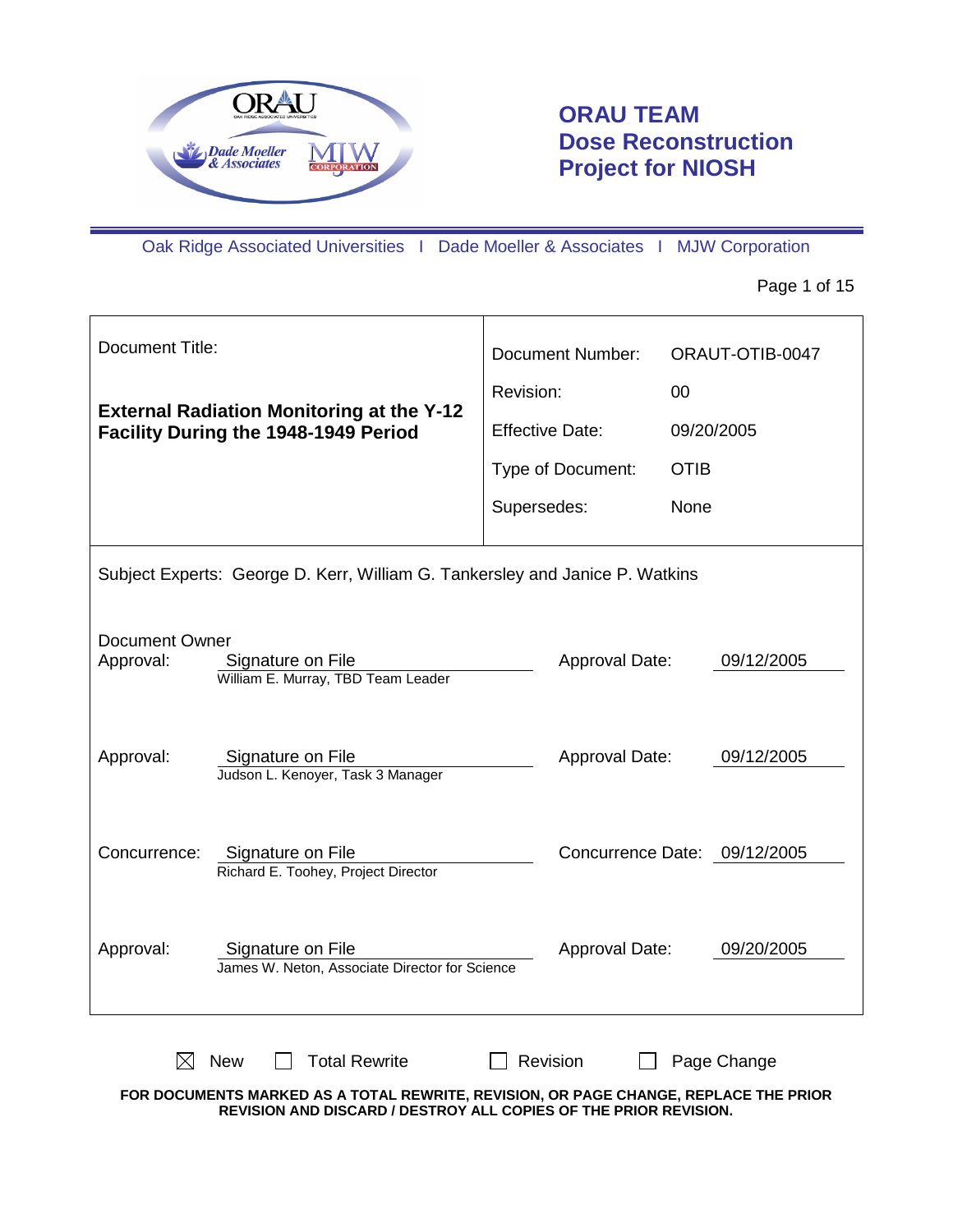| <b>TIB-0047</b><br>ORAUT-OT<br>Document No. | <sub>OC</sub><br>No.<br>Revision | <b>Effective Date:</b><br>09/20/2005 | Page<br>0t<br>. |
|---------------------------------------------|----------------------------------|--------------------------------------|-----------------|

## **PUBLICATION RECORD**

| <b>EFFECTIVE</b> | <b>REVISION</b> |                                                                                                                                                                                          |
|------------------|-----------------|------------------------------------------------------------------------------------------------------------------------------------------------------------------------------------------|
| <b>DATE</b>      | <b>NUMBER</b>   | <b>DESCRIPTION</b>                                                                                                                                                                       |
| 06/21/2005       | $00-A$          | New ORAU Team technical information bulletin to summarize 1948-<br>1949 monitoring data for the Y-12 site. Initiated by George D. Kerr,<br>William G. Tankersley, and Janice P. Watkins. |
| 07/03/2005       | $00 - B$        | Incorporates internal review comments. Initiated by George D. Kerr,<br>William G. Tankersley, and Janice P. Watkins.                                                                     |
| 08/30/2005       | $00-C$          | Incorporates NIOSH review comments. Initiated by George D. Kerr,<br>William G. Tankersley, and Janice P. Watkins.                                                                        |
| 09/20/2005       | 00              | First approved issue. Training required: As determined by the Task<br>Manager. Initiated by George D. Kerr, William G. Tankersley, and<br>Janice P. Watkins.                             |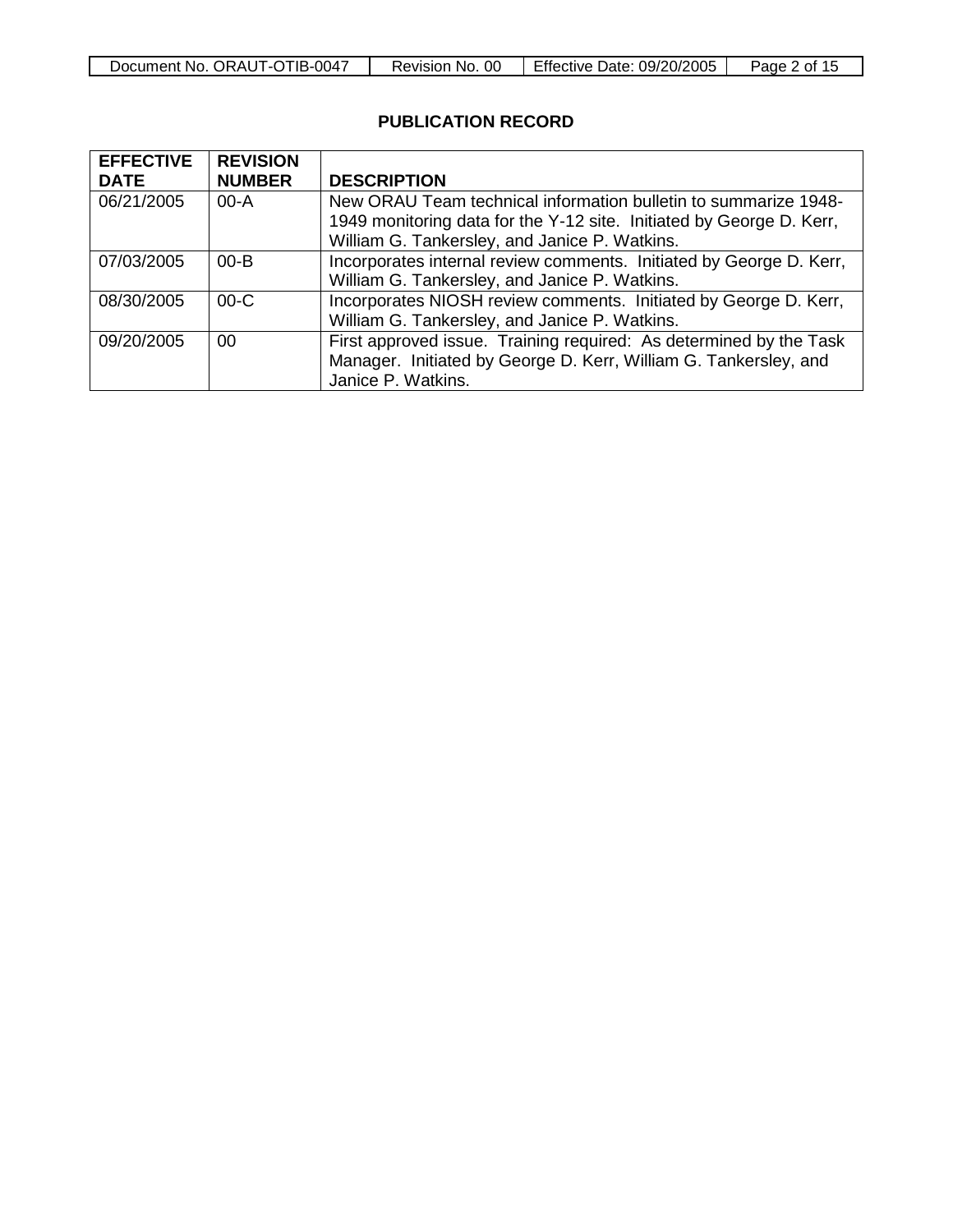## **TABLE OF CONTENTS**

|     | <b>Section</b> | Page |
|-----|----------------|------|
|     |                |      |
|     |                |      |
| 2.0 |                |      |
|     |                |      |
|     |                |      |
|     |                |      |
|     |                |      |
|     |                |      |

## **LIST OF TABLES**

| <u>Table</u><br>-5- | <u>Page</u> |  |
|---------------------|-------------|--|
|                     |             |  |

## **LIST OF FIGURES**

| <b>Figure</b> | Page |
|---------------|------|
|               |      |
|               |      |
| $6-3$         |      |
| $6 - 4$       |      |
| $6-5$         |      |
| $6-6$         |      |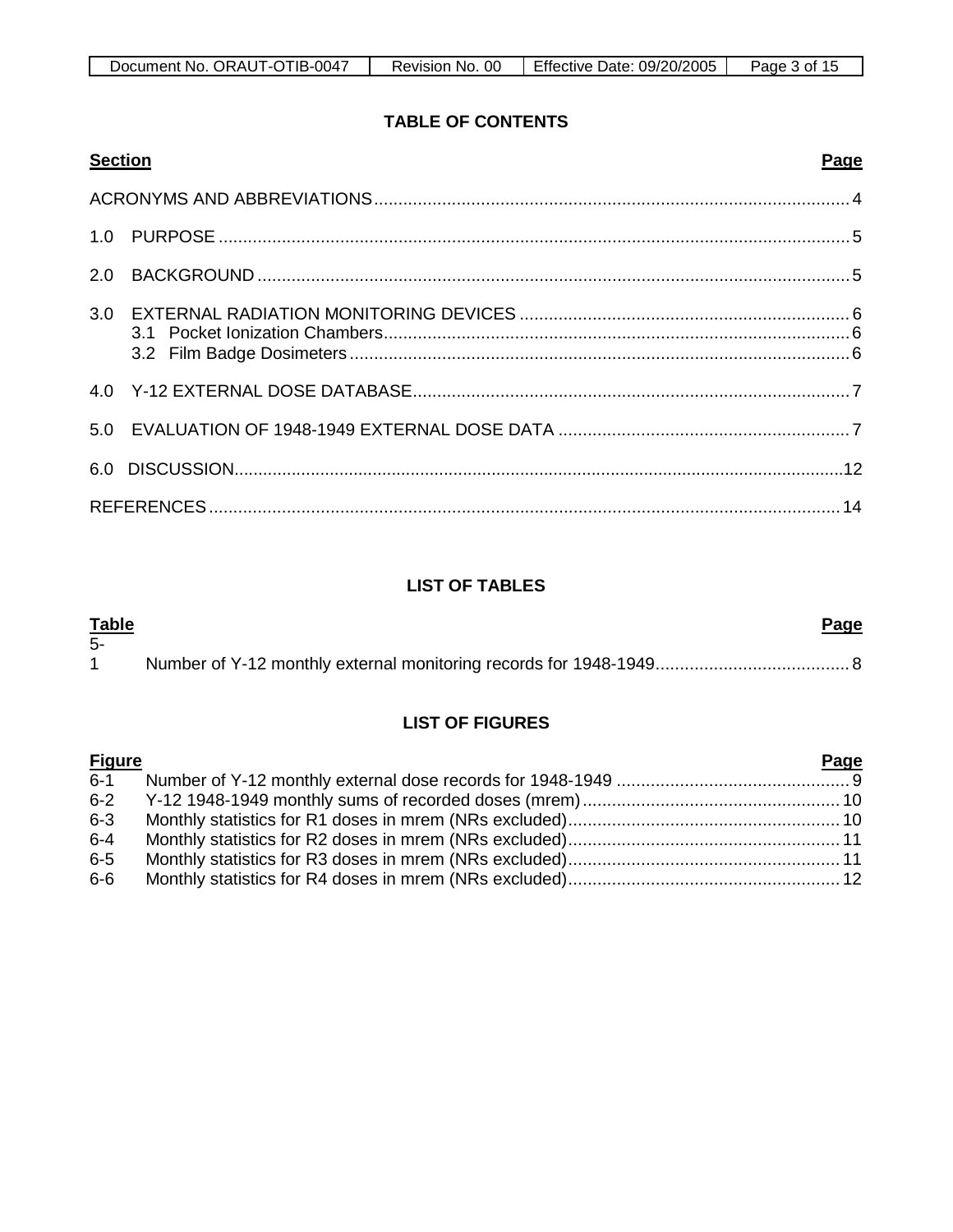| ⊺IB-∖<br>0047<br>Л<br>JRAI.<br>Document<br>No.<br>--<br>$\sim$ | 0C<br>NG.<br>Revision | 09/20/2005<br>Effective<br>Jate: | Page<br>ΩŤ<br>. |
|----------------------------------------------------------------|-----------------------|----------------------------------|-----------------|

## **ACRONYMS AND ABBREVIATIONS**

| <b>AEC</b>                                                                  | Atomic Energy Commission, one of the predecessor agencies of DOE                                                                                                                                                                   |
|-----------------------------------------------------------------------------|------------------------------------------------------------------------------------------------------------------------------------------------------------------------------------------------------------------------------------|
| COC                                                                         | <b>Cincinnati Operations Center</b>                                                                                                                                                                                                |
| <b>DOE</b>                                                                  | U.S. Department of Energy                                                                                                                                                                                                          |
| EU<br>eV                                                                    | enriched uranium<br>electron volt                                                                                                                                                                                                  |
| hr                                                                          | hour                                                                                                                                                                                                                               |
| ID                                                                          | identification                                                                                                                                                                                                                     |
| keV                                                                         | one thousand electron volts                                                                                                                                                                                                        |
| <b>MDL</b><br>MeV<br>mm<br>mR<br>mrem                                       | Minimum Detectable Limit<br>one million electron volts<br>millimeter<br>milliroentgen, a unit of radiation exposure<br>millirem, a unit of radiation dose                                                                          |
| <b>NBS</b><br><b>NIOSH</b><br><b>NR</b>                                     | National Bureau of Standards, now the National Institute for Standards and Technology<br>National Institute for Occupational Safety and Health<br>no reading/no response                                                           |
| <b>ORAU</b><br><b>ORAUT</b>                                                 | Oak Ridge Associated Universities<br><b>ORAU Team</b>                                                                                                                                                                              |
| <b>PIC</b>                                                                  | <b>Pocket Ionization Chamber</b>                                                                                                                                                                                                   |
| R <sub>1</sub><br>R <sub>2</sub><br>R <sub>3</sub><br>R <sub>4</sub><br>rem | PIC reading<br>sensitive film reading under open window<br>sensitive film reading under 1 mm-thick cadmium shield<br>insensitive film reading under 1 mm-thick cadmium shield<br>roentgen equivalent man, a unit of radiation dose |
| <b>SSN</b>                                                                  | <b>Social Security Number</b>                                                                                                                                                                                                      |
| TEC<br><b>TIB</b>                                                           | <b>Tennessee Eastman Corporation</b><br><b>Technical Information Bulletin</b>                                                                                                                                                      |

UCC Union Carbide Corporation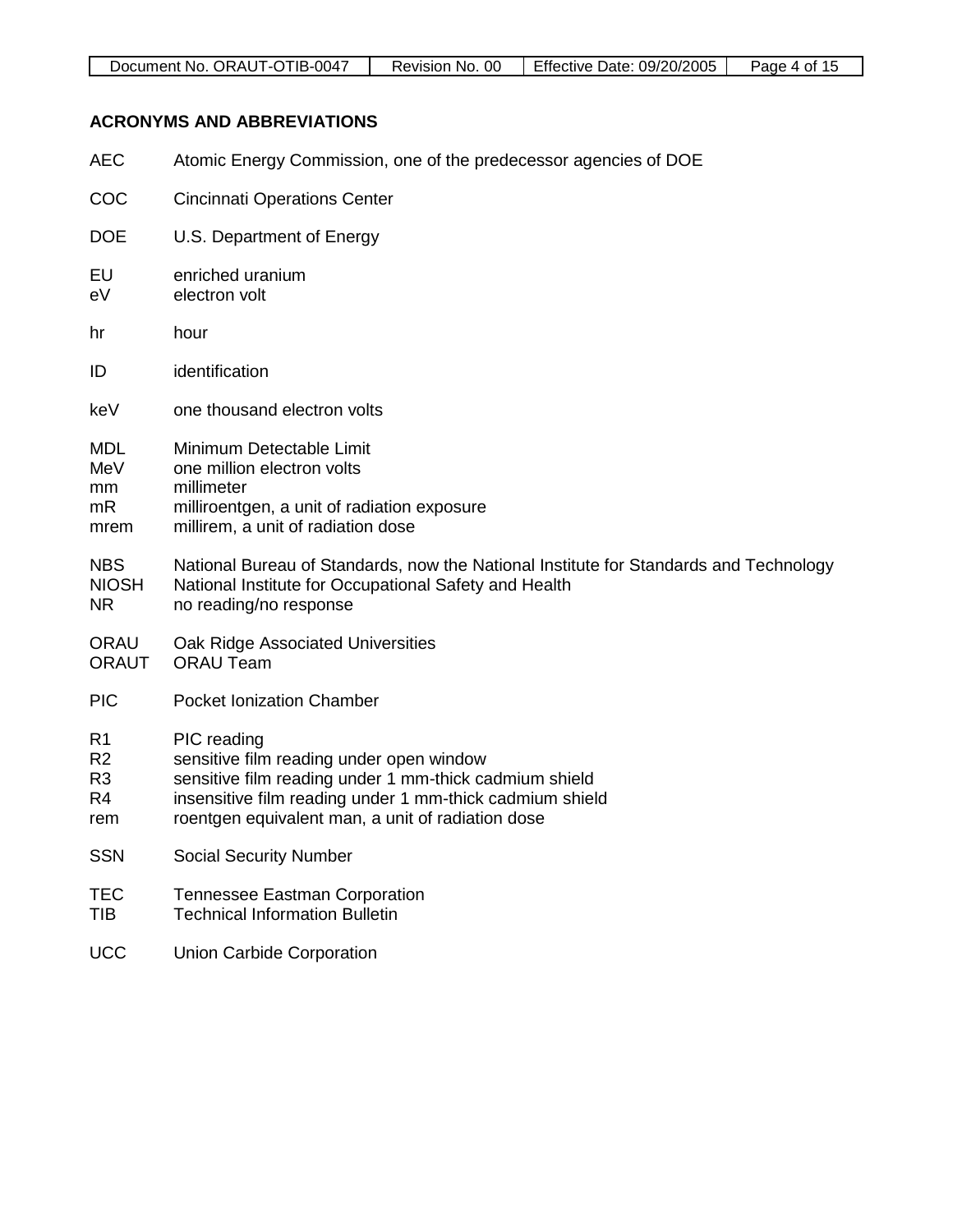| Document No. ORAUT-OTIB-0047 | Revision No. 00 | Effective Date: 09/20/2005 | Page 5 of 15 |
|------------------------------|-----------------|----------------------------|--------------|

#### **1.0 PURPOSE**

Technical Information Bulletins (TIBs) are general working documents that provide guidance concerning the preparation of dose reconstructions at particular sites or categories of sites. They will be revised in the event additional relevant information is obtained. TIBs may be used to assist the National Institute for Occupational Safety and Health (NIOSH) in the completion of individual dose reconstructions (NIOSH 2002).

The purpose of this TIB is to discuss and summarize the 1948-1949 external monitoring data that are now available for use in the NIOSH Dose Reconstruction Project for workers at facilities operated by the U.S. Department of Energy (DOE) and its predecessor agencies (NIOSH 2002). The 1948-1949 external monitoring data were previously made available to Oak Ridge Associated Universities (ORAU), along with other data for use in epidemiological studies of workers at Y-12 and other DOE sites in Oak Ridge, Tennessee (Watkins et al. 1993, 1997). These 1948-1949 data have been placed on the O: Drive of the secure data server at the ORAU Cincinnati Operations Center (COC) for use in dose reconstructions for workers at the Y-12 facility.

In this document the word "facility" is used as a general term for an area, building, or group of buildings that served a specific purpose at a site. It does not necessarily connote an "atomic weapons employer facility" or a "Department of Energy facility" as defined in the Energy Employees Occupational Illness Compensation Program Act of 2000 (42 U.S.C. § 7384l(5) and (12)).

#### **2.0 BACKGROUND**

The Y-12 Plant, now the Y-12 National Security Complex, was first conceived in the fall of 1942 by engineers of the Manhattan Engineer District of the U.S. Army Corps of Engineers, and construction of the first building was completed in 1943 (Wilcox 2001). The Tennessee Eastman Corporation (TEC) operated Y-12 from 1943 to May 1947. During this period, operations at Y-12 primarily involved the use of the electromagnetic separation process to enrich uranium; the enriched product was shipped to Los Alamos for production of nuclear weapons. Until the latter part of 1945, Y-12 converted  $UO<sub>3</sub>$  to  $UCl<sub>4</sub>$ , which was subsequently enriched by the electromagnetic separation process using two calutron stages (termed "alpha" and "beta"). In the latter part of 1945, Y-12 discontinued the use of the alpha calutron stage and began receiving  $UF<sub>6</sub>$  from the Oak Ridge Gaseous Diffusion Plant, also called the K-25 Plant. The UF<sub>6</sub> from K-25 was converted into UCl<sub>4</sub>, enriched using the beta calutrons, converted to  $UF_4$ , and shipped to Los Alamos. In these early days of Y-12, TEC relied entirely on facility monitoring to measure and control both occupational external and internal radiation exposures to workers. The nature of the work at the Y-12 facility in these early years primarily resulted in occupational internal exposure from uranium dust particles, which was a greater potential hazard than occupational external exposure.

In May 1947, management of Y-12 was assigned to the Union Carbide Corporation (UCC), and emphasis was directed away from enrichment of uranium to the fabrication of parts for nuclear weapons. Numerous changes have occurred over the years in the fabrication procedures, but the general procedures have remained essentially the same. Enriched uranium (EU) typically was received at Y-12 in the form of  $UF_6$ , converted to  $UF_4$ , reduced to a metal, and then fabricated into weapon parts. These fabrication processes involved casting, rolling, forming, and machining of the EU metal and recycling of the EU salvage. In addition to facility monitoring to measure and control the radiation exposure to workers, an external dosimetry program was started in 1948 to monitor individual personnel working in the Assay Laboratories, Radiographic Shop, Spectrographic Shop, and the "Metal" Machine Shops. Other groups of workers were added in July 1948, January 1949,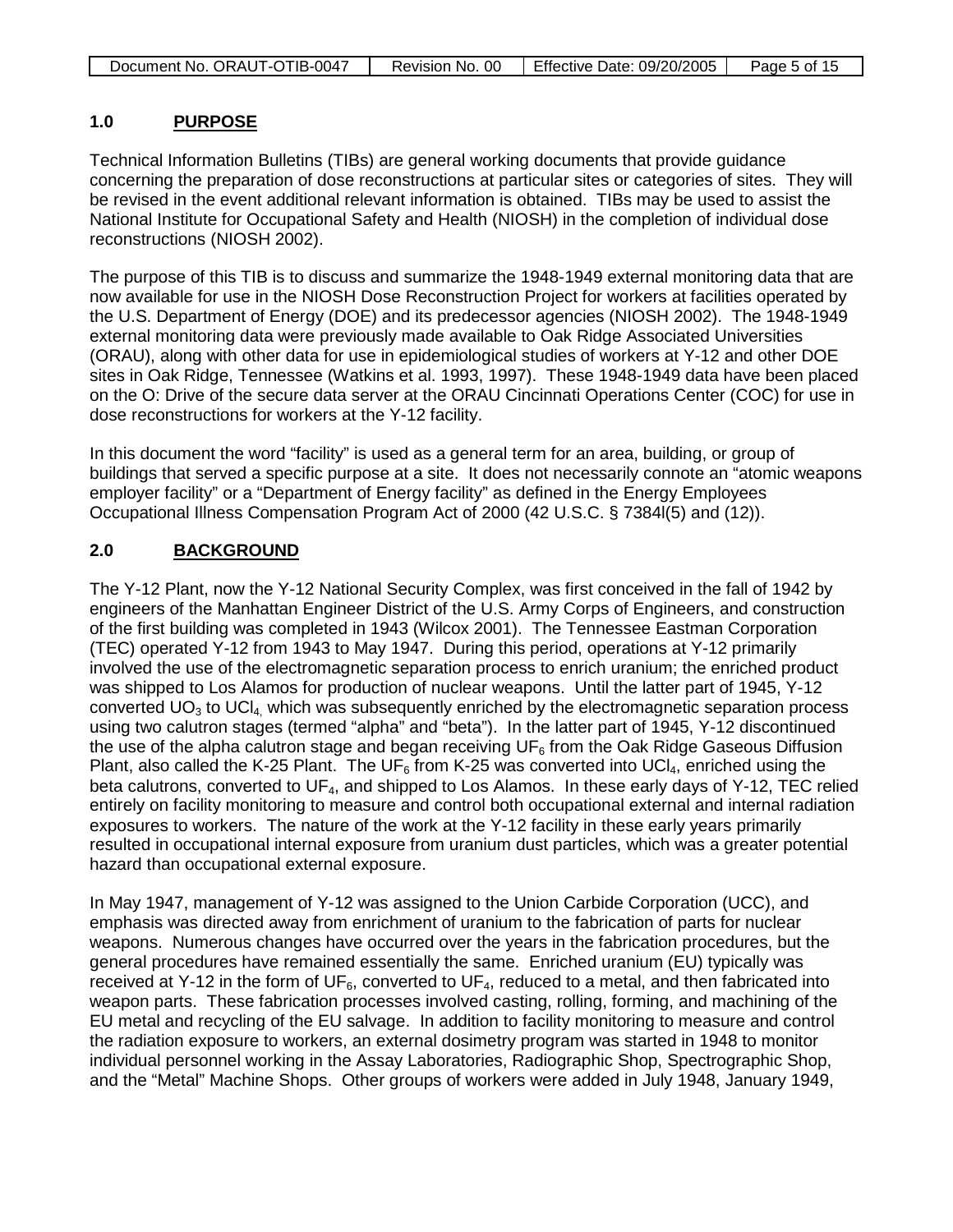| Document No. ORAUT-OTIB-0047 | Revision No. 00 | Effective Date: 09/20/2005 | Page 6 of 15 |
|------------------------------|-----------------|----------------------------|--------------|

and July 1949. The occupational external monitoring since 1950 has previously been reviewed by Kerr (ORAUT 2003) and Kerr et al. (ORAUT 2005a,b).

#### **3.0 EXTERNAL RADIATION MONITORING DEVICES**

Doses to the whole body from external radiation exposure at the Y-12 facility during 1948-1949 were measured using Victoreen pocket ionization chambers (PICs) exchanged on a daily basis and film badge dosimeters exchanged on a weekly basis (Souleyrette 2003; ORAUT 2003). The minimum detectable limits (MDLs) for these dose measurements during this period were approximately 5 mrem for the PICs and 30 mrem for the film badge dosimeters.

### **3.1 POCKET IONIZATION CHAMBERS**

The Victoreen PICs were condenser-type ionization chambers that were used with a separate charger and charge reader (Price 1958; Handloser 1959). The PICs were charged to a known voltage by inserting them into the charger, which connected an internal power supply across the chambers. The charge reader, a string electrometer, indicated the charge. The PICs were the size of fountain pens and had clips similar to those on fountain pens so they could be carried securely in the pocket of a shirt or coverall. Exposure to ionizing radiation discharged the chamber, and the decrease in voltage provided a measurement of a worker's radiation exposure. The PICs were calibrated using integrated exposures of 100, 200, and 300 mR from a radium source (Struxness 1948a).

Properly operating PICs were not bothered by charge leakage over a period of a few days, but their use was generally restricted to 1 day (Price 1958; Handloser 1959). At Y-12 and most other DOE sites, it was general practice to provide each worker with two PICs, and the lower exposure reading was taken as the significant reading because any malfunction of a PIC resulted in a charge decrease indicating a higher exposure. Malfunctions of a PIC were usually due to either charge leakage across the insulators or mechanical shock such as being dropped on the floor.

The energy response of the PICs, like film, was not flat but peaked at low X-ray energies (Price 1958; Handloser 1959). At gamma-ray energies of approximately 0.3–1.2 MeV, the energy response was linear, but it was about 1.4 times the linear response at an energy of approximately 0.1 MeV. Below 0.1 MeV, the response dropped rapidly because the photons (X-rays or gamma rays) underwent significant attenuation in the walls of the PICs. The readings indicated by the PICs were much less than the actual doses at energies below about 40 keV. The walls of the PICs were thin enough to allow some response to beta particles with energies of approximately 1 MeV or more.

### **3.2 FILM BADGE DOSIMETERS**

The film badge dosimeter used at Y-12 was the same badge used at the Oak Ridge National Laboratory in 1949 (ORAUT 2005a) and described by Thornton, Davis, and Gupton (1961). This film badge was an AEC Catalog Number PF-1B film badge manufactured by the A. M. Sample Machine Company in Knoxville, Tennessee (ORAUT 2005a). The photographic film in the badge was encased in a protective cover of stainless steel with a clip for attachment to the pocket or collar of a shirt or coverall. One portion of the film (shielded window) was covered by a 1-mm-thick cadmium filter to determine the penetrating whole-body dose from gamma rays. The uncovered portion of the film (open window) was used to determine the skin dose from beta particles and low-energy X-rays (Handloser 1959).

The film badge dosimeters used at Y-12 from 1948 to 1963 contained DuPont type 552 film packets (Souleyrette 2003). These packets contained two film emulsions: (1) a so-called sensitive 502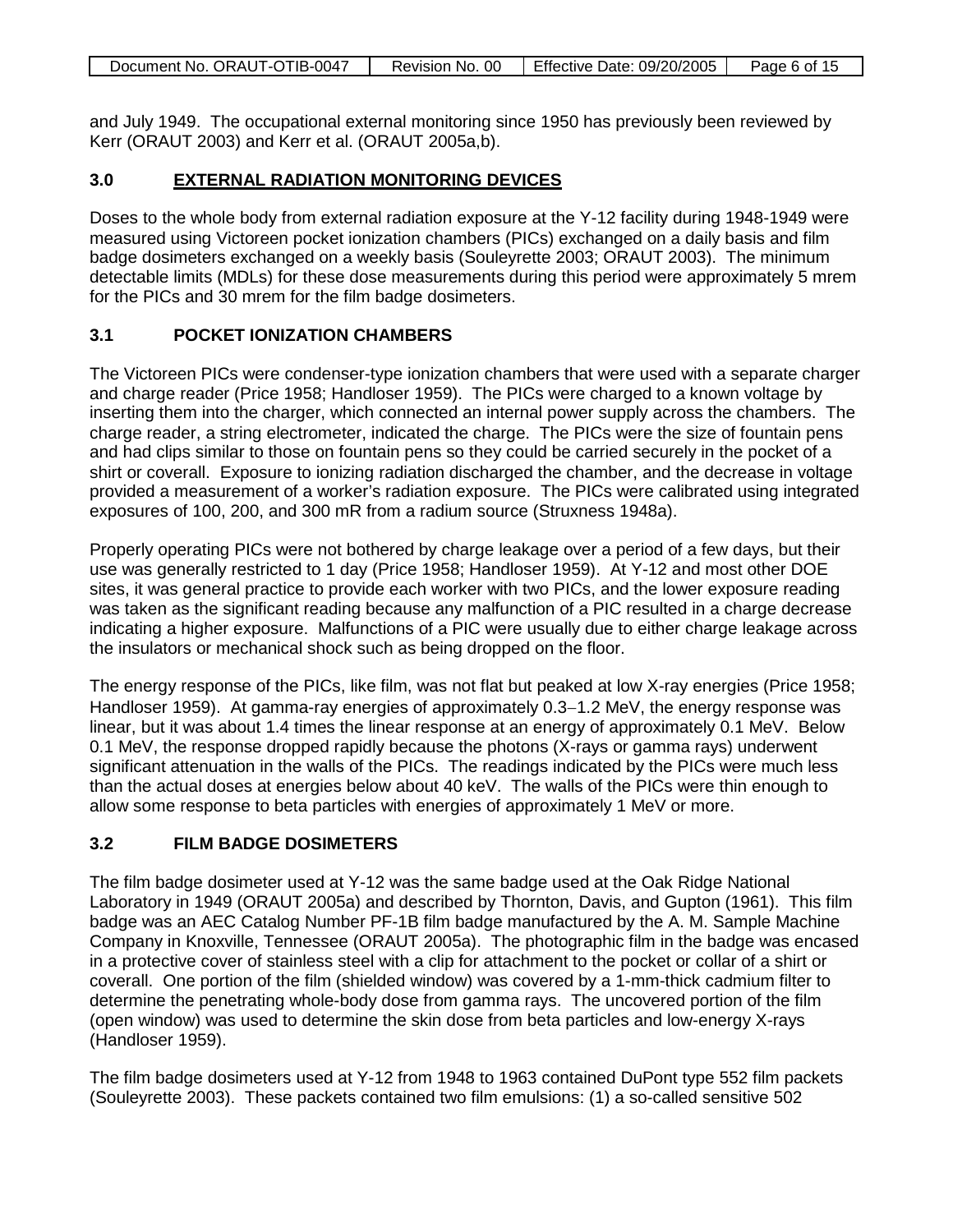| Document No. ORAUT-OTIB-0047 | Revision No. 00 | Effective Date: 09/20/2005 | Page 7 of 15 |
|------------------------------|-----------------|----------------------------|--------------|

emulsion with an effective dose range of approximately 30 mrem to 10 rem, and (2) a so-called insensitive 510 emulsion with an effective dose range of approximately 500 mrem to 20 rem (Craft, Ledbetter, and Hart 1952; Thornton, Davis, and Gupton 1961; Parrish 1979). Film badge dosimeters typically exhibited about the same sensitivity to beta and gamma radiation; that is, a 1-rem dose of beta particles yielded about the same response in the film as 1 rem of gamma rays (Auxier 1967). Thus, the MDLs of the film badge dosimeters were approximately the same for beta particles and gamma rays (ORAUT 2005a).

The DuPont 552 film packets were calibrated using X-rays, beta particles from a uranium slab, and gamma rays from a radium source (Struxness 1949). The gamma-ray calibrations used integrated exposures of 100, 250, 500, 750, and 1,000 mrem from the radium source (Struxness 1948a). The film badges were calibrated for beta particles by placing the film badge face down on the slab of natural uranium (Struxness 1949). The dose rate to skin from the beta particles at the surface of the natural uranium slab was taken to be 270 mR/hr (Murray 1948). The currently accepted value for the dose rate to skin from beta particles at the surface of a natural uranium slab is approximately 235 mrem/hr (DOE 2004). If one makes the common assumption that 1 mR/hr is approximately equal to 1 mrem/hr (Whyte 1959; NBS 1962), the beta-particle calibrations during the 1948-1949 period provide conservative estimates of a Y-12 worker's exposure to beta particles during that period.

#### **4.0 Y-12 EXTERNAL DOSE DATABASE**

External monitoring records for 1950 to 1988 were provided by the Y-12 staff from 1978 through the 1980s for use in epidemiologic studies by the Center for Epidemiologic Research of the Oak Ridge Associated Universities (ORAUT 2005a). These records contained beta, gamma, and neutron results for individuals, summarized by quarters. For some time, it was assumed that no external monitoring records were available prior to 1950. Following considerable investigation, including interviews with knowledgeable Y-12 staff members, it was discovered that a limited set of external monitoring data did exist for 1948 and 1949 (West 1980). Further investigation resulted in the retrieval of a single electronic file with 11,492 records. Each record in the file included film badge ID, date of weekly readings, four dose fields, and descriptive comments. The four dose fields consisted of the PIC reading and three photographic film dose readings. Efforts were made to link the film badge ID in the Y-12 pre-1950 external monitoring file with Y-12 worker names and departments in the ORAU DOE facility database.

Basic characteristics of the dataset are as follows. Each film badge ID in the file had 26, 52, 78, or 104 records, corroborating that monitoring results were recorded on a weekly basis during this period. A total of 240 distinct film badge IDs were identified among the 11,492 records in the dataset. As listed in Table 5-1, 3,599 of the records were reported for 1948, and 7,893 were reported for 1949. Table 5-1 indicates that the total number of monitored Y-12 workers was approximately 26 during the first half of 1948, 107 during the second half of 1948, 141 during the first half of 1949, and 168 during the second half of 1949. Although each record in the dataset had a value for all four dose fields, many of the results were recorded as "NR" (i.e., "no reading" or "no response"). In fact, 7,876 of the total 11,492 records reported NR in each of the four dose fields. Therefore, only 3,616 of the records supplied any information on external occupational doses. The information provided by these 3,616 records is summarized in the next section.

#### **5.0 EVALUATION OF 1948-1949 EXTERNAL DOSE DATA**

The doses listed as PIC readings are referred to as R1. Doses from readings of sensitive film with open window, sensitive film shielded, and insensitive film shielded are designated R2, R3, and R4,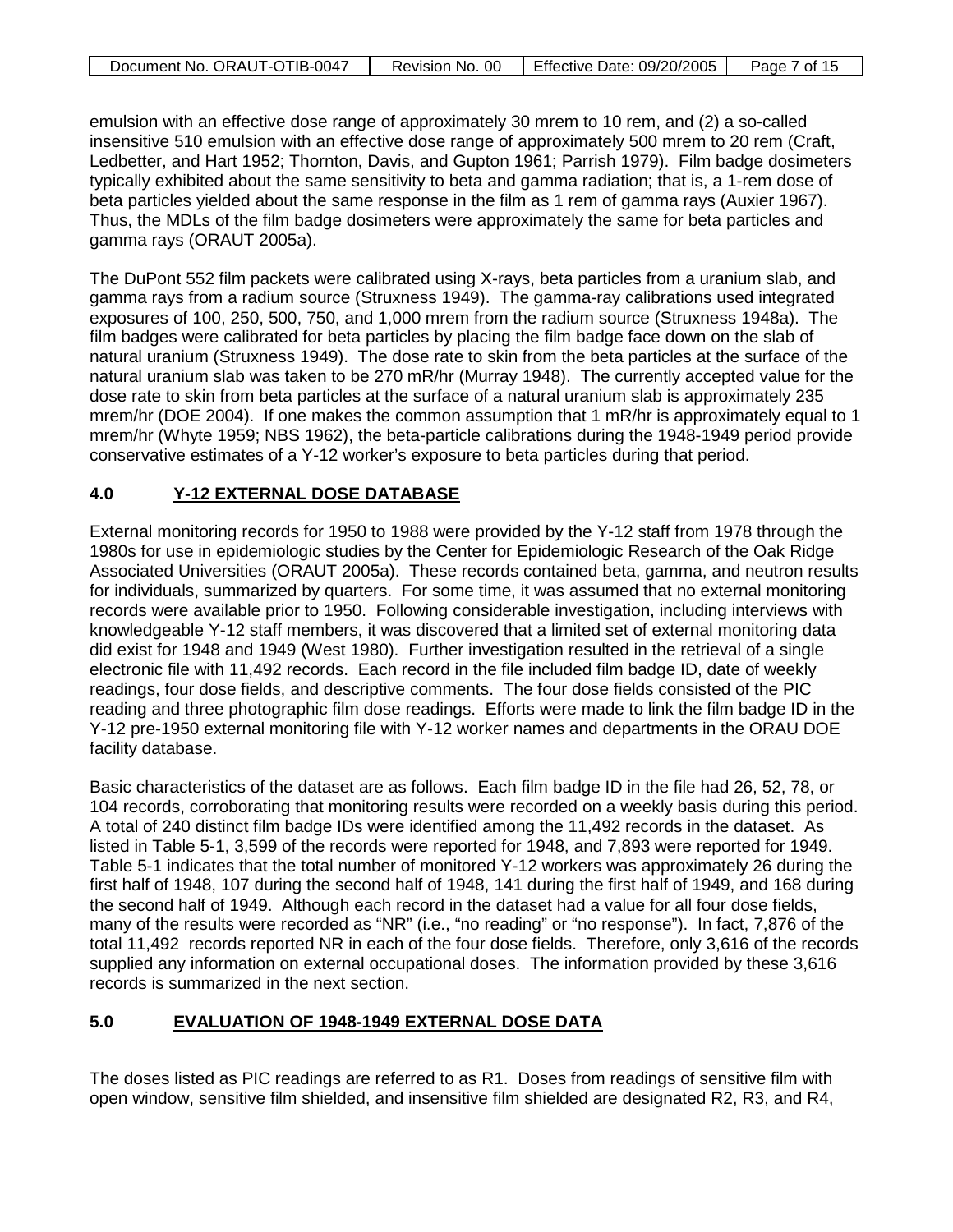|           | Monthly external monitoring records |       |        |  |  |
|-----------|-------------------------------------|-------|--------|--|--|
| Month     | 1948<br>1949<br><b>Total</b>        |       |        |  |  |
| January   | 130                                 | 564   | 694    |  |  |
| February  | 104                                 | 564   | 668    |  |  |
| March     | 104                                 | 564   | 668    |  |  |
| April     | 130                                 | 705   | 835    |  |  |
| May       | 104                                 | 564   | 668    |  |  |
| June      | 104                                 | 564   | 668    |  |  |
| July      | 535                                 | 840   | 1,375  |  |  |
| August    | 428                                 | 672   | 1,100  |  |  |
| September | 428                                 | 840   | 1,268  |  |  |
| October   | 535                                 | 672   | 1,207  |  |  |
| November  | 428                                 | 672   | 1,100  |  |  |
| December  | 569                                 | 672   | 1,241  |  |  |
| Total     | 3,599                               | 7,893 | 11,492 |  |  |

### Table 5-1. Number of Y-12 monthly external monitoring records for 1948-1949.

respectively. All results in this section are based on all records occurring in a month, although an individual worker could provide multiple records each month.

Figure 6-1 shows the total number of records per month, along with the number of blanks (i.e., NR) for each of the four dose fields. From January through March 1948, all dose field readings were blank. Figure 6-2 shows the sum of all the records in each dose field by month. In 1948, the monthly dose sums were nearly identical for R2, R3, and R4, with the exception of a slightly lower R4 dose in July. The monthly sums for the PIC readings starting in July 1948 were generally about one-third as large as film badge sums in the fields R2, R3, and R4. In 1949, the monthly PIC sums were about one-third or less of the R2 sums, with the exception of the period from March through June, when the R2 sums dipped much lower.

Figures 6-3 through 6-6 show monthly descriptive statistics for R1, R2, R3, and R4, respectively, where statistics were based on only nonblank values (i.e., excluding the NRs). The 75th percentile for R1 was near 30 mrem for the entire period (April 1948-December 1949), indicating that approximately three-fourths of the PIC readings each month had a value of 30 mrem or less. However, maximum R1 readings were generally above 60 mrem after October 1948. For R2 from July 1948 through 1949, the 25th percentile, median, and 75th percentile were all 30 mrem, suggesting that a dose of 30 mrem might have been assigned if all weekly badge readings in the month fell below MDL. For R3 from July 1948 through March 1949, it appears that a dose of 30 mrem was assigned if all weekly badge readings in the month were below MDL, and from April 1949 to December 1949, it appears that a dose of zero was assigned if all week badge readings in the month were below MDL. For R4, the MDL was 500 mrem, but it appears that much lower dose values were assigned for the month based on the lowest recorded value of either R1 or R3 for the same monthly period. Several very high maximum doses were recorded for R2, including 760 mrem in July 1948 and 2,500 mrem in both January and February 1949 (see Figure 6-4). With the exception of one R3 dose of 640 mrem in July 1948, R3 and R4 have only doses of 30 mrem from July 1948 through March 1949 and then no additional dose records except one R4 dose of 30 mrem in November (see Figures 6-5 and 6-6). No doses above 30 mrem were recorded for R4 in either 1948 or 1949 year.

The two very high R2 doses in January and February 1949 to a worker in the Chemical Department (Dept. 2619) suggest a large skin dose that may not have been detected by the PICs. These two high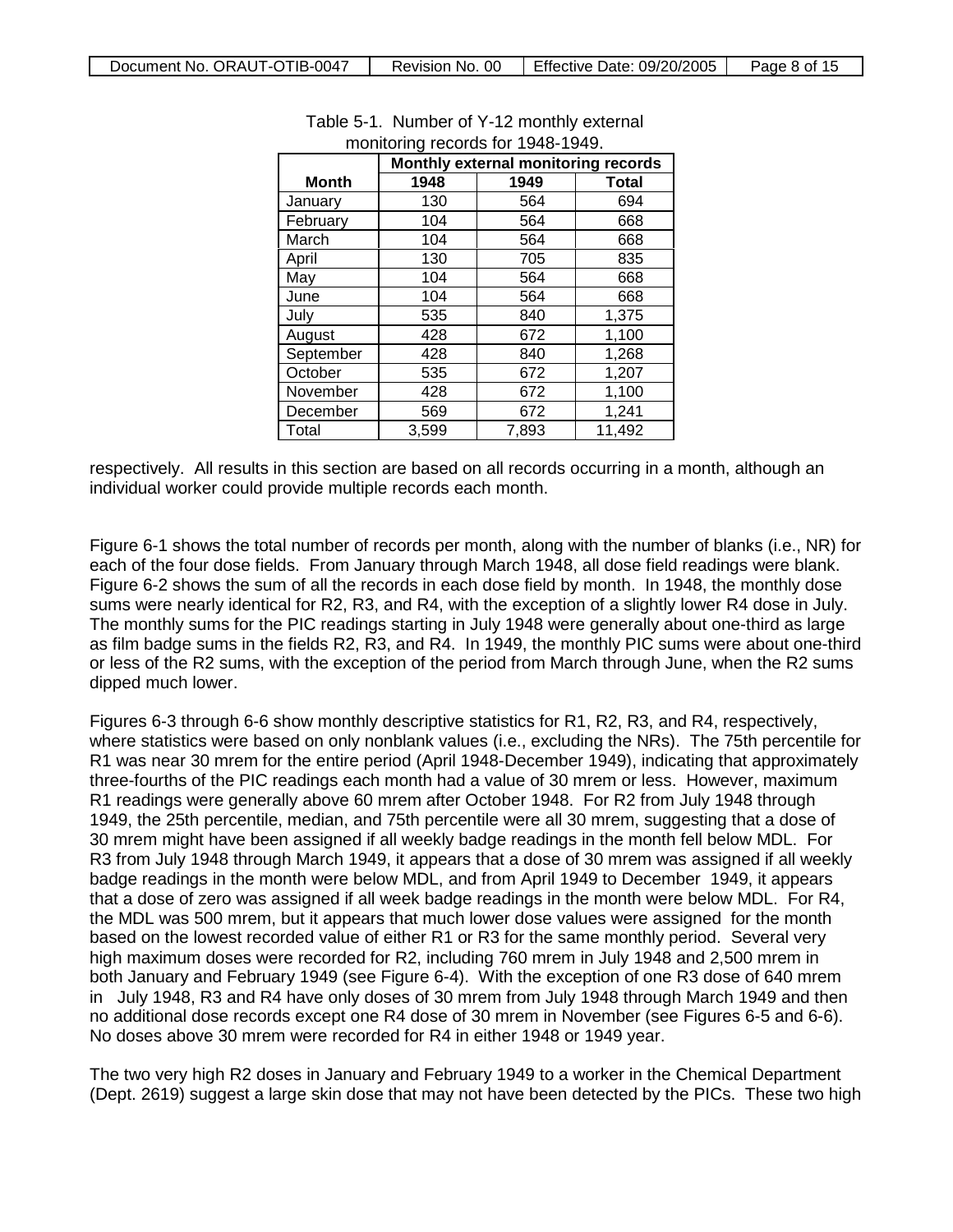| Document No. ORAUT-OTIB-0047 | -00<br><b>Revision</b><br>No. | Effective<br>Date: 09/20/2005 | . 9 of<br>Page |
|------------------------------|-------------------------------|-------------------------------|----------------|

R2 doses do not appear to be due to beta particles because the ratio of R2 to R3 of approximately 100:1 is much larger than the expected beta-to-gamma dose ratio from exposure to uranium. The two high R2 readings in January and February 1949 are more likely the result of exposure to very-low energy photons leaking from an X-ray spectrograph or other devices, a problem that was noted in



Figure 6-1. Number of Y-12 monthly external dose records for 1948-1949.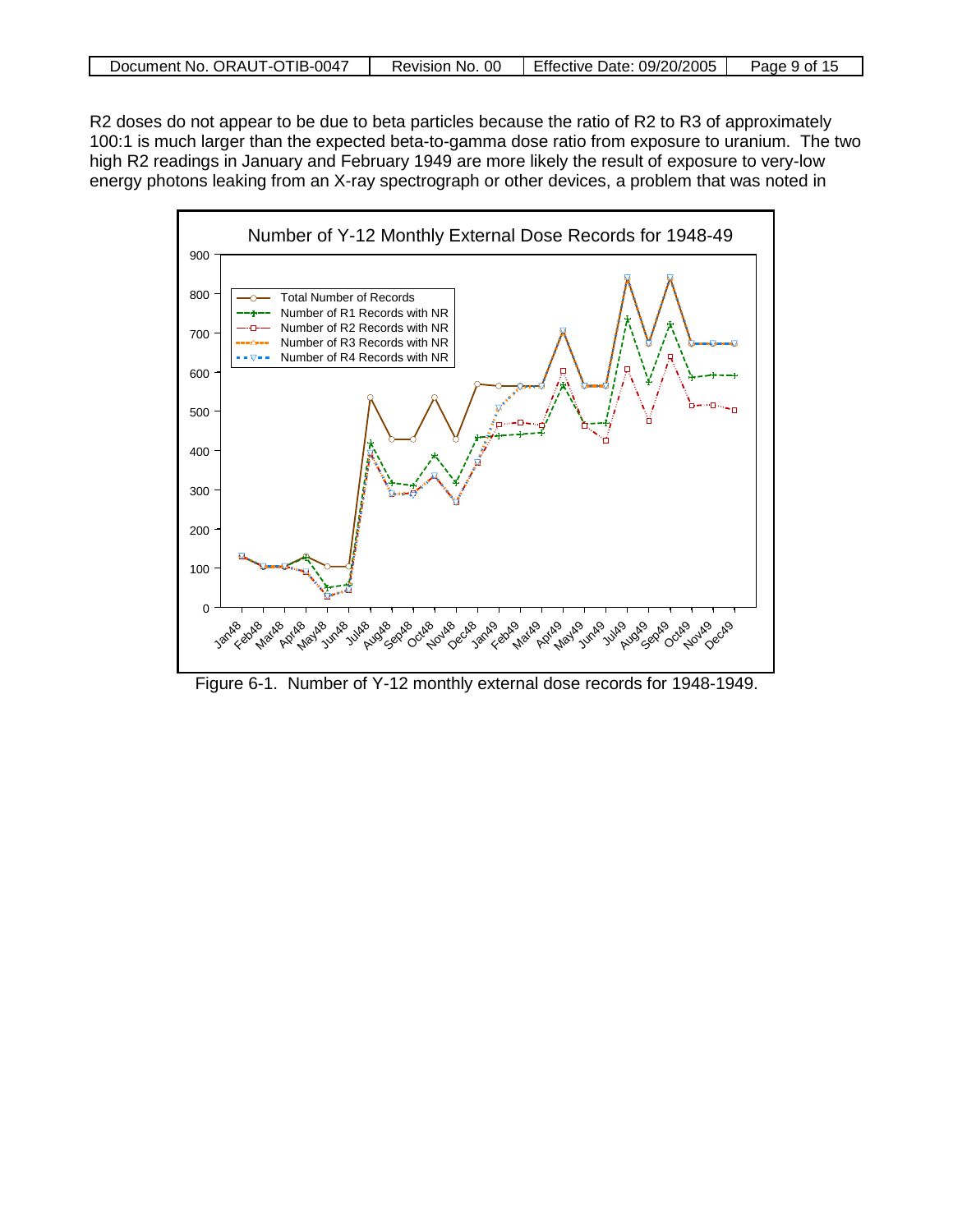

Figure 6-2. Y-12 1948-1949 monthly sums of recorded doses (mrem).



Figure 6-3. Monthly statistics for R1 doses in mrem (NRs excluded).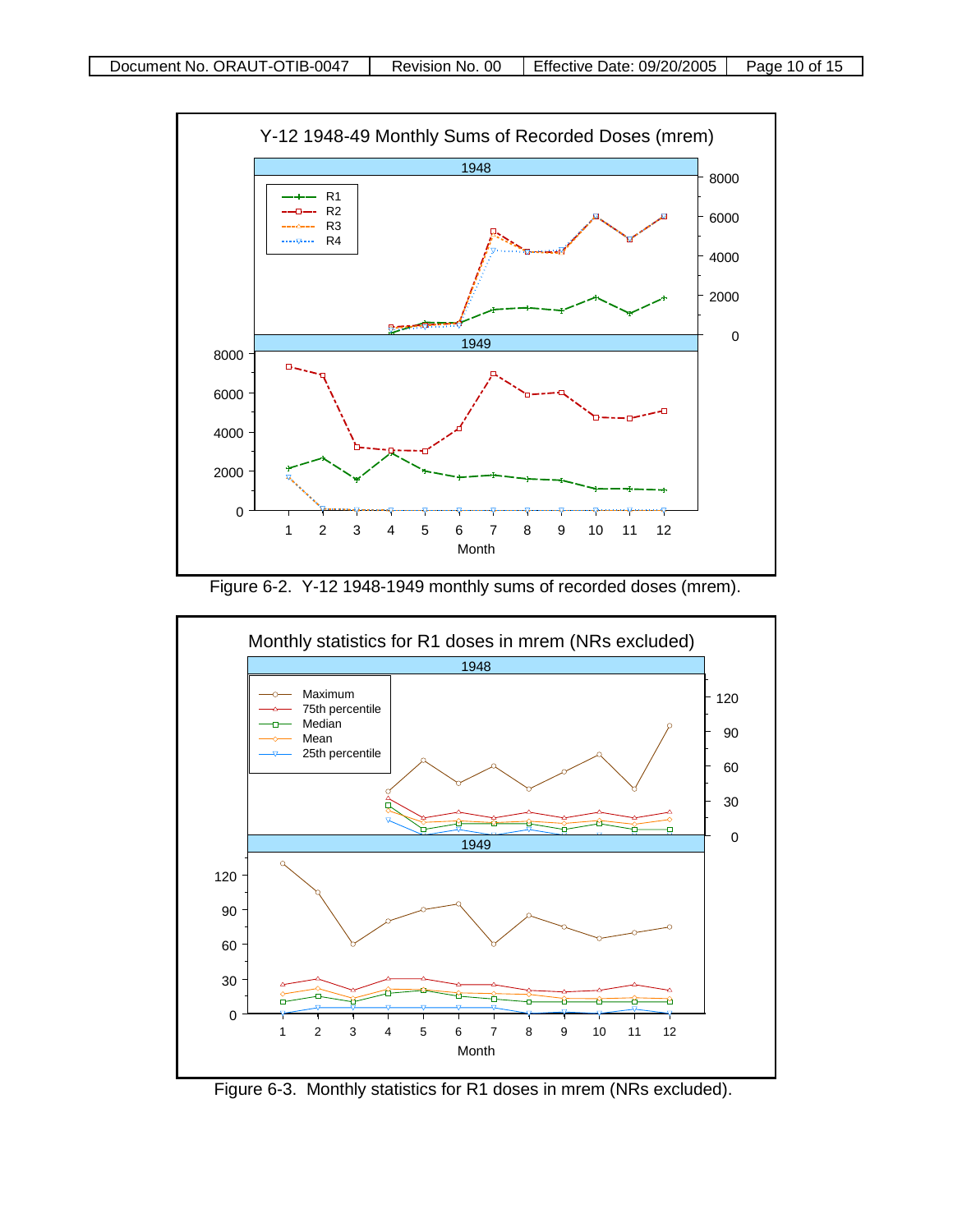

Figure 6-4. Monthly statistics for R2 doses in mrem (NRs excluded).



Figure 6-5. Monthly statistics for R3 doses in mrem (NRs excluded).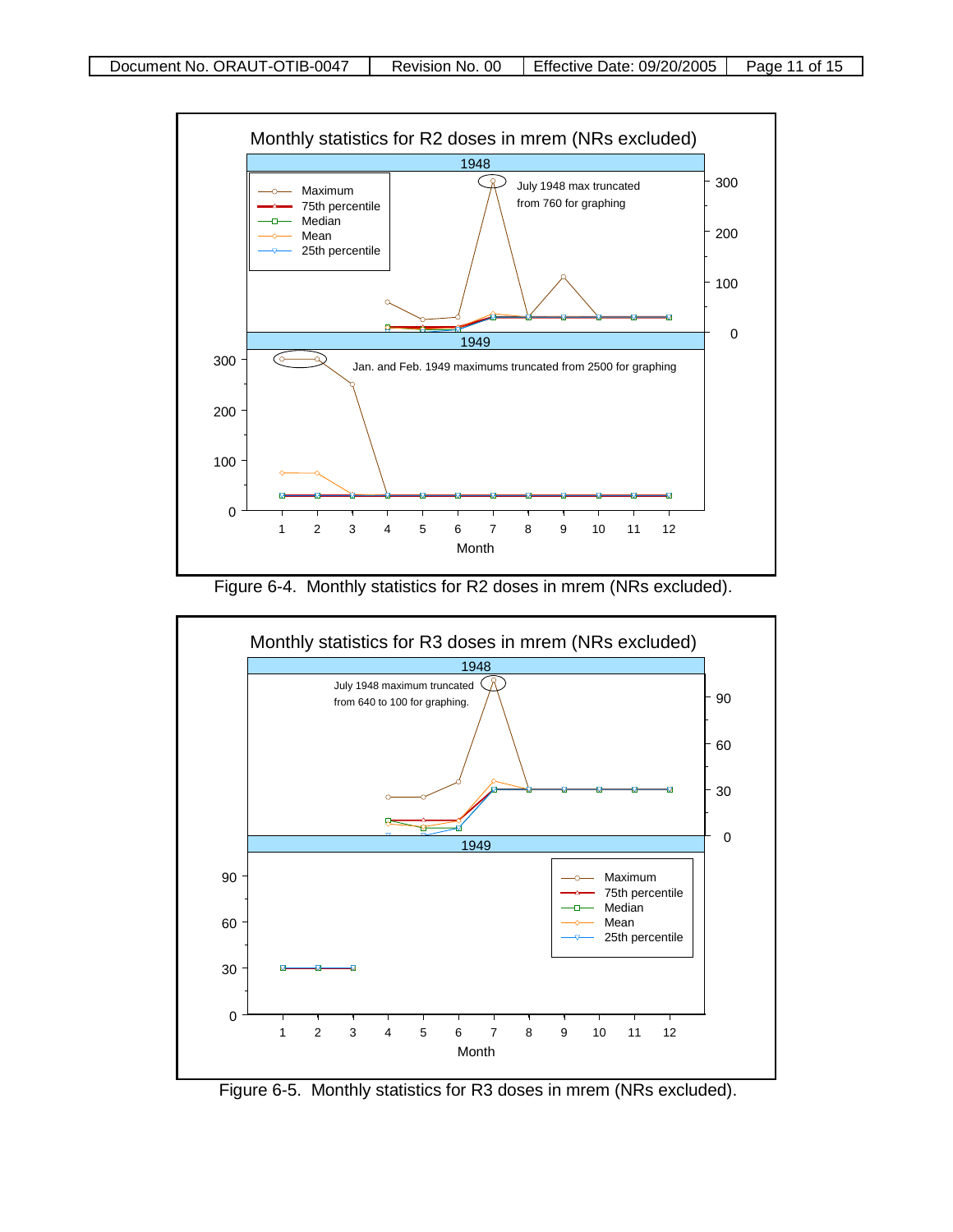

Figure 6-6. Monthly statistics for R4 doses in mrem (NRs excluded).

early Health Physics reports (Struxness 1948b,c). The R2 reading from the 502 sensitive film under the open window of a film badge show a response to photons with energies less than 0.1 MeV that is as much as 15-20 times greater than the response to photons of higher energies (Handloser 1959; Thornton, Davis, and Gupton 1961), whereas PICs have trouble detecting photons with energies less than 0.1 Mev because they are heavily attenuated in the wall materials of the PICs as discussed previously in Section 3.1. The high R2 reading for another worker in the Fire Department (Dept. 2093) in July 1948 appears to be an artifact for a couple of reasons: (1) the R2 and R3 readings for the skin and whole-body doses are nearly equal (see Figures 6.4 and 6.5), and (2) the high R3 reading for the whole-body dose is not observed in either the R1 or R4 readings for the worker (see Figures 6.3 and 6.6). The recorded R3 dose of 640 mrem was greater than either the R1 MDL of 5 mrem or the R4 MDL of 500 mrem.

### **6.0 DISCUSSION**

The external monitoring data for the 1948-1949 period at the Y-12 facility have been reviewed in this report. During the 1948-1949 period, both PICs and film badge dosimeters were used at Y-12 (Souleyrette 2003; ORAUT 2003). The PICs appear to provide the doses of record during this period. This is consistent with practices at other DOE facilities such as the Oak Ridge National Laboratory and Hanford Site (Ostrouchov, Frome, and Kerr 2000). Initially, PICs were considered the primary device for monitoring worker exposures, and film badge dosimeters were considered a valuable adjunct (Hart 1966). This practice was eventually reversed with the film badge dosimeters providing the dose of record, and the PICs became the day-to-day means of monitoring worker exposures (Wilson et al. 1990). The switch from PICs to film badge dosimeters to provide the doses of record at Y-12 occurred in 1950 (ORAUT 2005a).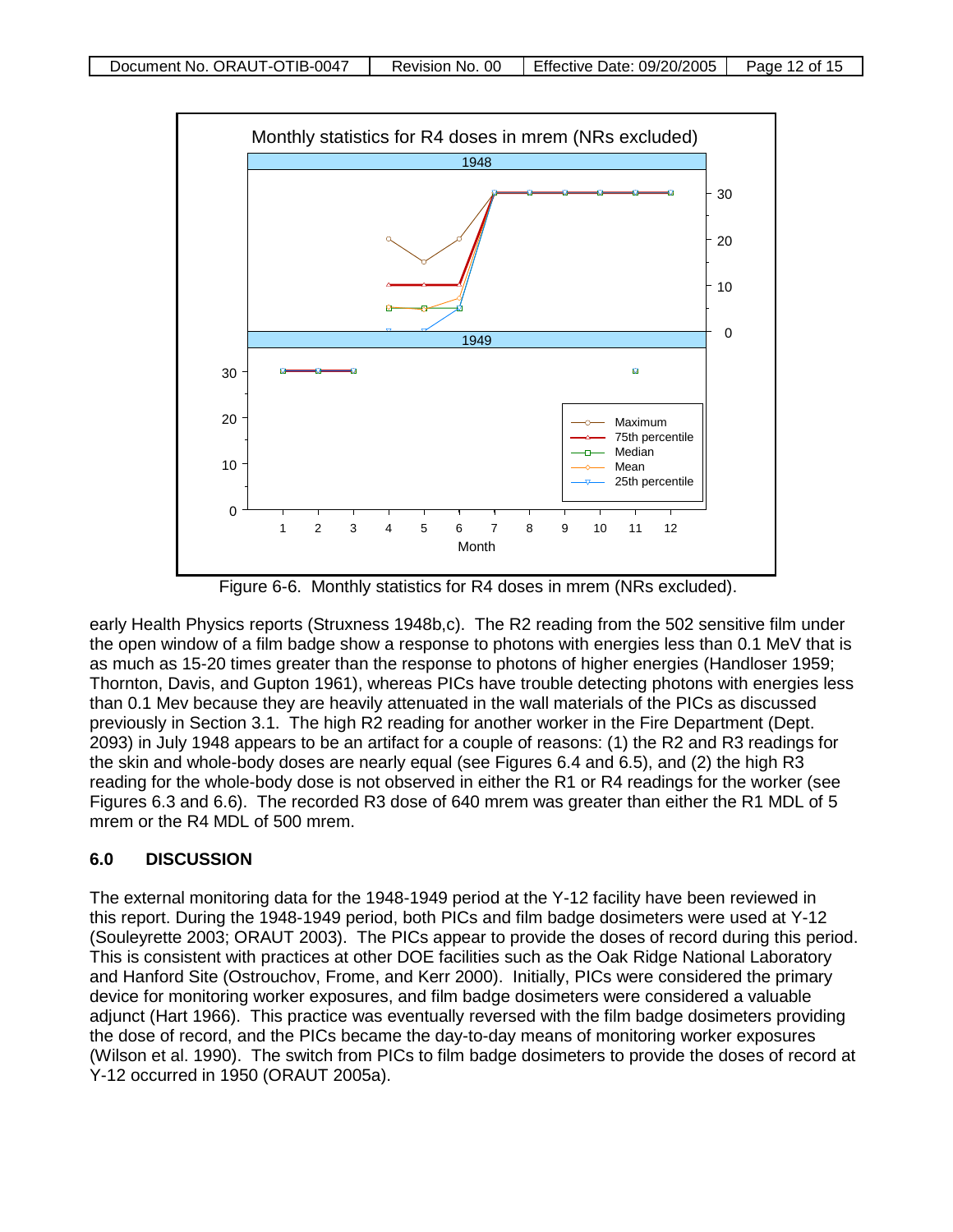| Document No. ORAUT-OTIB-0047 | Revision No. 00 | Effective Date: 09/20/2005 | Page 13 of 15 |
|------------------------------|-----------------|----------------------------|---------------|

Pre-1950 film badge data have been considered questionable because of frequently changed procedures and a perceived general lack of monitoring quality control during this period (Tankersley 1982). For example, for R2, R3, and R4 in the Y-12 data, it appears that either 0 or 30 mrem might have been assigned if all four weekly readings in the month fell below the MDL during certain periods of time. In addition, the very large doses observed in the R2 and R3 film badge responses were sometimes absent in the PIC data (see Figures 6-3 through 6-5). The PIC data were obtained with devices that were very simple to use; they should provide reliable data regarding whole-body doses from gamma rays and high-energy beta particles during the 1948-1949 period. Several R2 readings suggest high exposures to the skin from either beta particles or low-energy photons that may not have been detected by the PICs (see Figure 6.4). The 1948-1949 personnel dosimetry studies at Y-12 demonstrated that film badges provided a reliable and convenient method for monitoring the shallow doses to basal layer of the skin from both beta particles and low-energy photons and penetrating whole-body doses from gamma rays. In 1950, NTA film emulsions were also added to the film badge dosimeters to provide the capability of monitoring whole-body penetrating doses to workers exposed to neutrons (Souleyrette 2003; ORAUT 2003).

The 1948-1949 monitoring data appear to be useful in a variety of ways in dose reconstructions for Y-12 workers. In a prior study, for example, gamma-ray dose data for Y-12 workers from 1950 to 1979 were reviewed, and a method was developed for estimating gamma-ray dose starting with the UCC management change in the third quarter of 1947 (ORAUT 2005a). Doses estimated by this method for Y-12 workers during the 1948-1949 period are found to be very claimant-favorable in comparison to the actual external monitoring data reported herein obtained using PICs. The MDL for the PICs was approximately 5 mrem, and monitoring appeared to be inclusive because many NR doses were recorded for workers who were judged to have external exposure potential. Therefore, it is not likely that a substantial amount of external dose was unrecorded. The 1948-1949 monitoring data reviewed in this report are now available on the O: Drive of the secure data server at the ORAU-COC.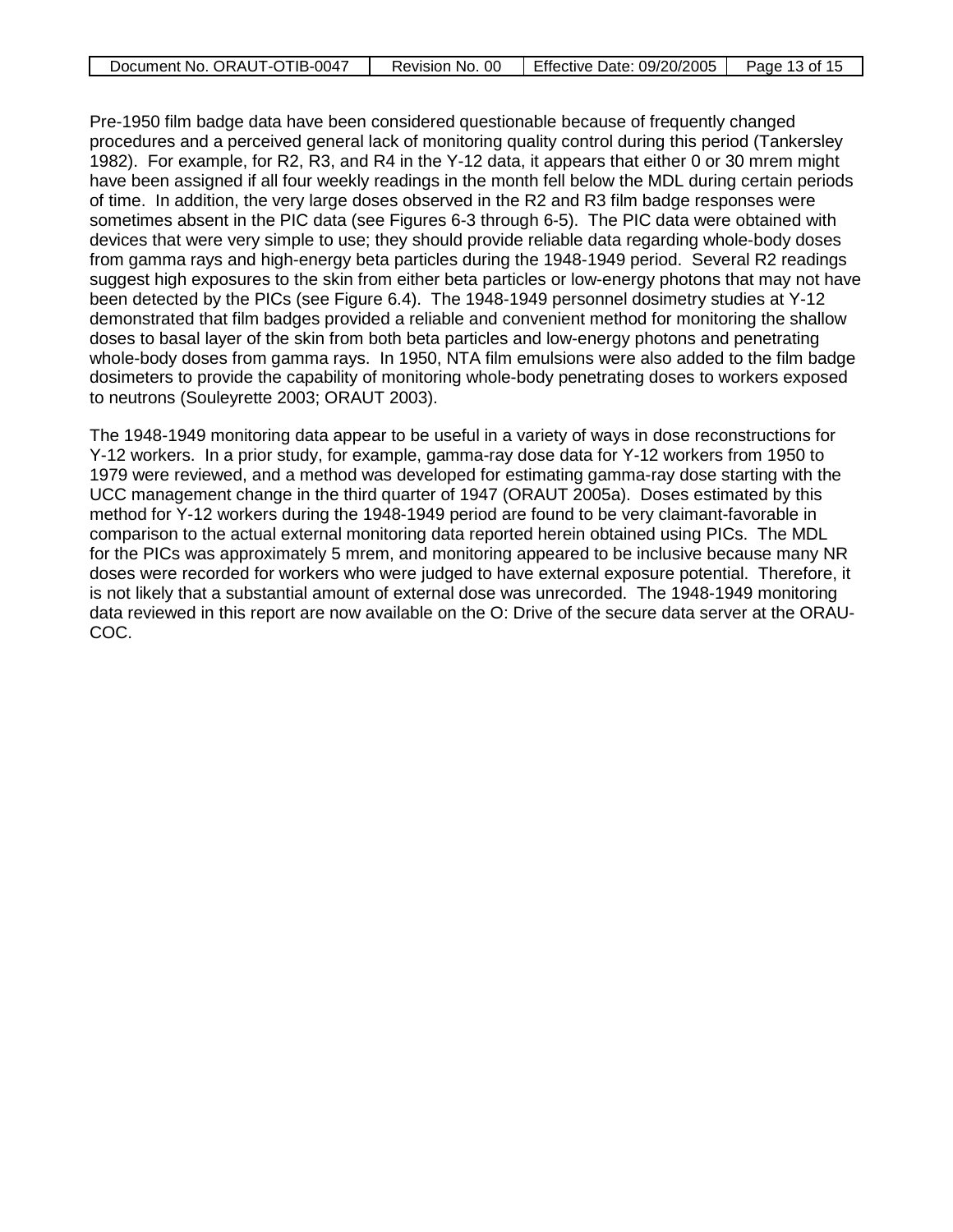### **REFERENCES**

- Auxier, J. A., 1967, "Special Methods in Radiation Dosimetry," in *Principles of Radiation Protection* (K. Z. Morgan and J. E. Turner, eds.), pp. 215-241, John Wiley & Sons, New York, New York.
- Craft, H. R., J. C. Ledbetter, and J. C. Hart, 1952, *Personnel Monitoring Operating Techniques*, ORNL-1411, Oak Ridge National Laboratory, Oak Ridge, Tennessee.
- DOE (U.S. Department of Energy), 2004, *Guide of Good Practices for Occupational Radiological Protection at Uranium Facilities*, DOE-STD-1136-2004, Washington, D.C.
- Handloser, J. S., 1959, *Health Physics Instrumentation*, Pergamon Press, New York, New York.
- Hart, J. C., 1966, *A Progress Report Dealing with the Derivation of Dose Data from ORNL Personnel Records Applicable to the Mancuso Study*, ORNL/M-2614 (formerly, ORNL CFM 66-1-84), Oak Ridge National Laboratory, Oak Ridge, Tennessee.
- Murray, R., 1948, *Health Physics Progress Report, January 1-31, 1949*, Y-120, Y-12 Plant, Oak Ridge, Tennessee.
- NBS (National Bureau of Standards), 1962, *Physical Aspects of Irradiation, Recommendations of the International Commission on Radiological Units and Measurements*, Handbook 85, U.S. Government Printing Office, Washington, D.C.
- NIOSH (National Institute for Occupational Safety and Health), 2002, *External Dose Reconstruction Implementation Guidelines*, OCAS-IG-001, Office of Compensation Analysis and Support, Cincinnati, Ohio.
- ORAUT (Oak Ridge Associated Universities Team), 2003, *Technical Basis Document for the Y-12 National Security Complex* <sup>−</sup> *Occupational External Dosimetry*, ORAUT-TKBS-0014-6, Oak Ridge Associated Universities, Oak Ridge, Tennessee.
- ORAUT (Oak Ridge Associated Universities Team), 2005a, *Historical Evaluation of the Film Badge*  Dosimetry Program at the Y-12 Facility in Oak Ridge, Tennessee: Part 1 – Gamma Radiation, ORAU-OTIB-044 Rev. 01, Oak Ridge Associated Universities, Oak Ridge, Tennessee.
- ORAUT (Oak Ridge Associated Universities Team), 2005b, *Historical Evaluation of the Film Badge*  Dosimetry Program at the Y-12 Facility in Oak Ridge, Tennessee: Part 2 – Neutron Radiation, ORAU-OTIB-0045 Rev. 01, Oak Ridge Associated Universities, Oak Ridge, Tennessee.
- Ostrouchov, G., E. L. Frome, and G. D. Kerr, 2000, *Dose Estimation from Daily and Weekly Dosimetry Data*, ORNL/TM-1999/282, Oak Ridge National Laboratory, Oak Ridge, Tennessee.
- Parrish, B. R., 1979, *Analysis of External Monitoring Devices and Data for Oak Ridge Epidemiological Study*, Masters Thesis, School of Public Health, University of North Carolina, Chapel Hill, North Carolina.
- Price, W. J., 1958, *Nuclear Radiation Detection*, McGraw-Hill Book Company, Inc., New York, New York.